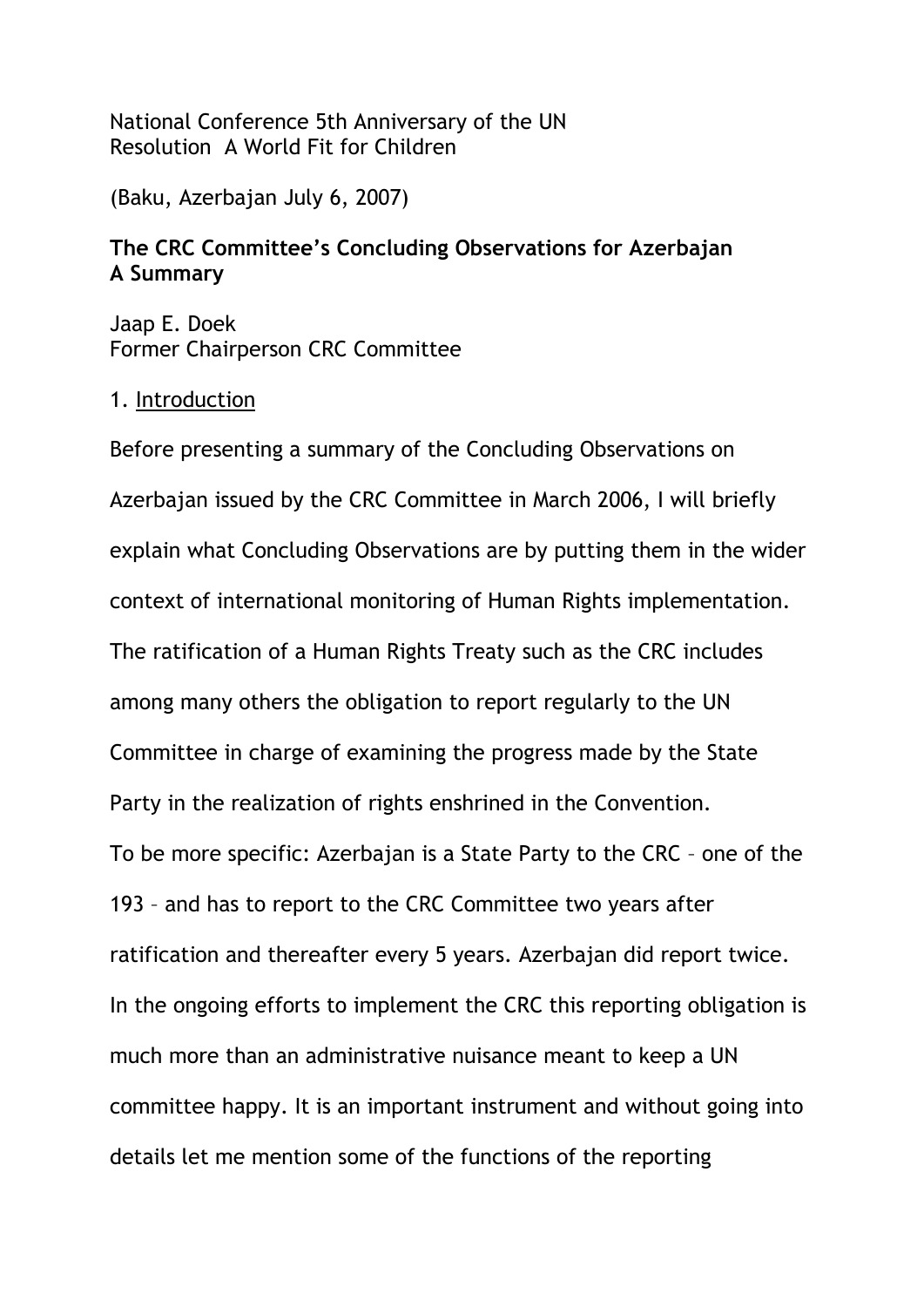- the report is a regular assessment of the progress made – that is: a check whether the measures undertaken had their intended effects. But it is also – at least should be – an analysis of the difficulties and obstacles met in the process of implementing children's rights in order to be able to address/overcome them with effective measures; Even if the CRC did not require reporting to the Committee every State Party should produce such a regular report as a matter of self-interest. If a State undertakes a variety of measures – legislative, administrative or others, perhaps as part of a National Plan of Action – it should want to know what the effects of these measures are and to adjust/change them if necessary to achieve the intended results;

- reporting on the implementation of the CRC is an activity that requires the involvement of a wide variety of governmental ministries, directorates and civil servants because of the many areas covered by the CRC. It means that reporting generates or increases the awareness in governmental circles regarding the importance of the CRC; - this awareness is not limited to the inner circles of the government. First: the government has the obligation to make its report widely available to the public (art. 44, par. 6 CRC). Second: the CRC Committee recommends States Parties to involve NGO's in the preparation of the government's report and at the same time encourages NGO's to submit their own report.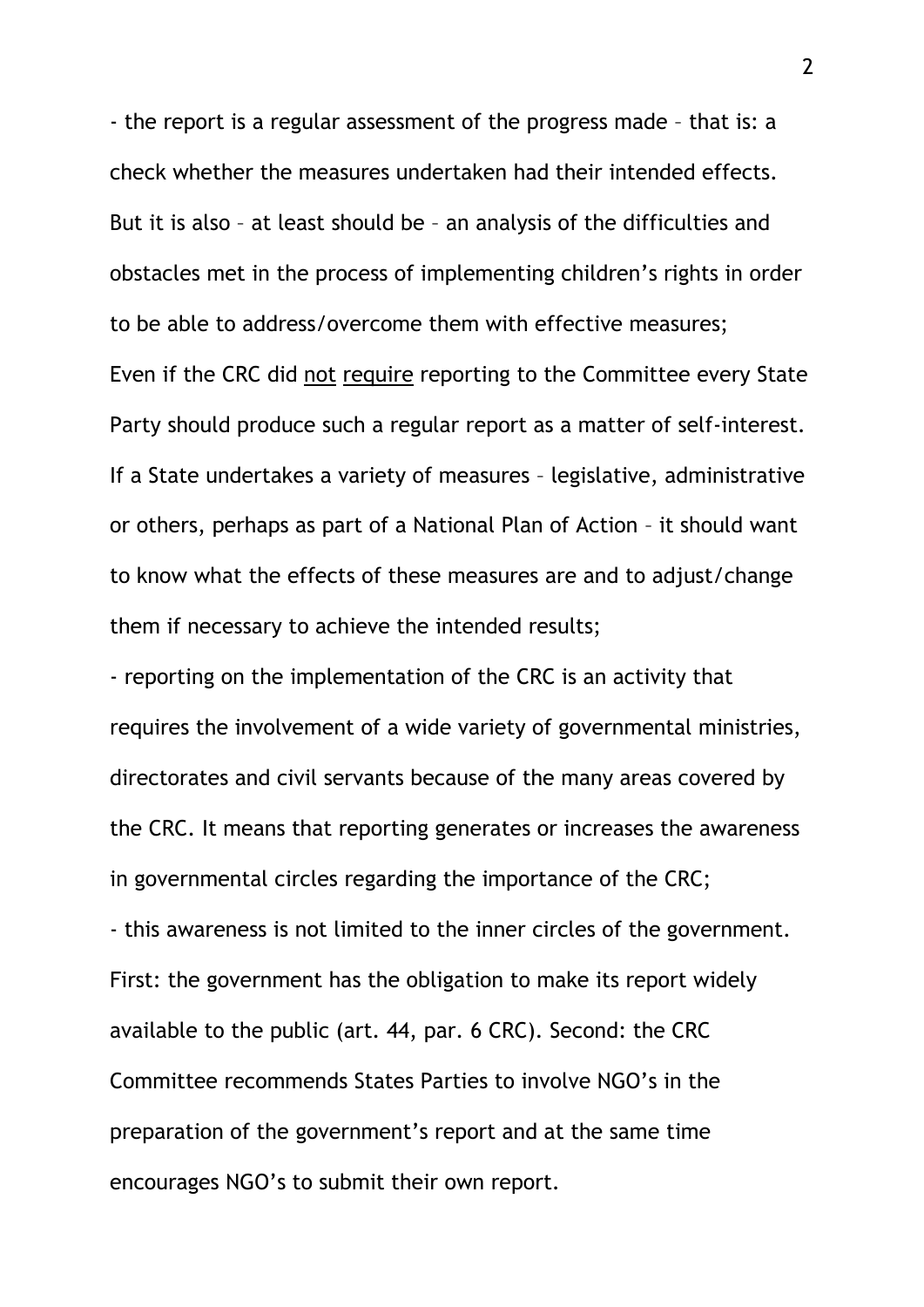In short: the reporting under the CRC is an important tool for awareness raising but it is also, and in the first place, meant to inform the CRC Committee on the progress made, the difficulties in the implementation of the rights of the child and the plans to address them.

This information provided via the reports is discussed in a meeting of the CRC Committee and a delegation of the State Party. The (last) meeting with a Azerbajan delegation took place on 19 January 2006 for a discussion of its second report on the implementation of the CRC. This dialogue results in a document known as Concluding Observations. This document does three things:

- acknowledging and appreciating progress made;

- expressing concerns regarding difficulties in the implementation of the CRC, difficulties that sometimes amount to serious problems for children in the enjoyment of their rights;

- providing suggestions/recommendations for actions that should be taken to address the difficulties in order to promote full enjoyment by children of their rights.

In this regard: the CRC Committee tries to make its recommendations as concrete as possible and that is much depending on the quality of the information provided by the government, the NGO's and the UN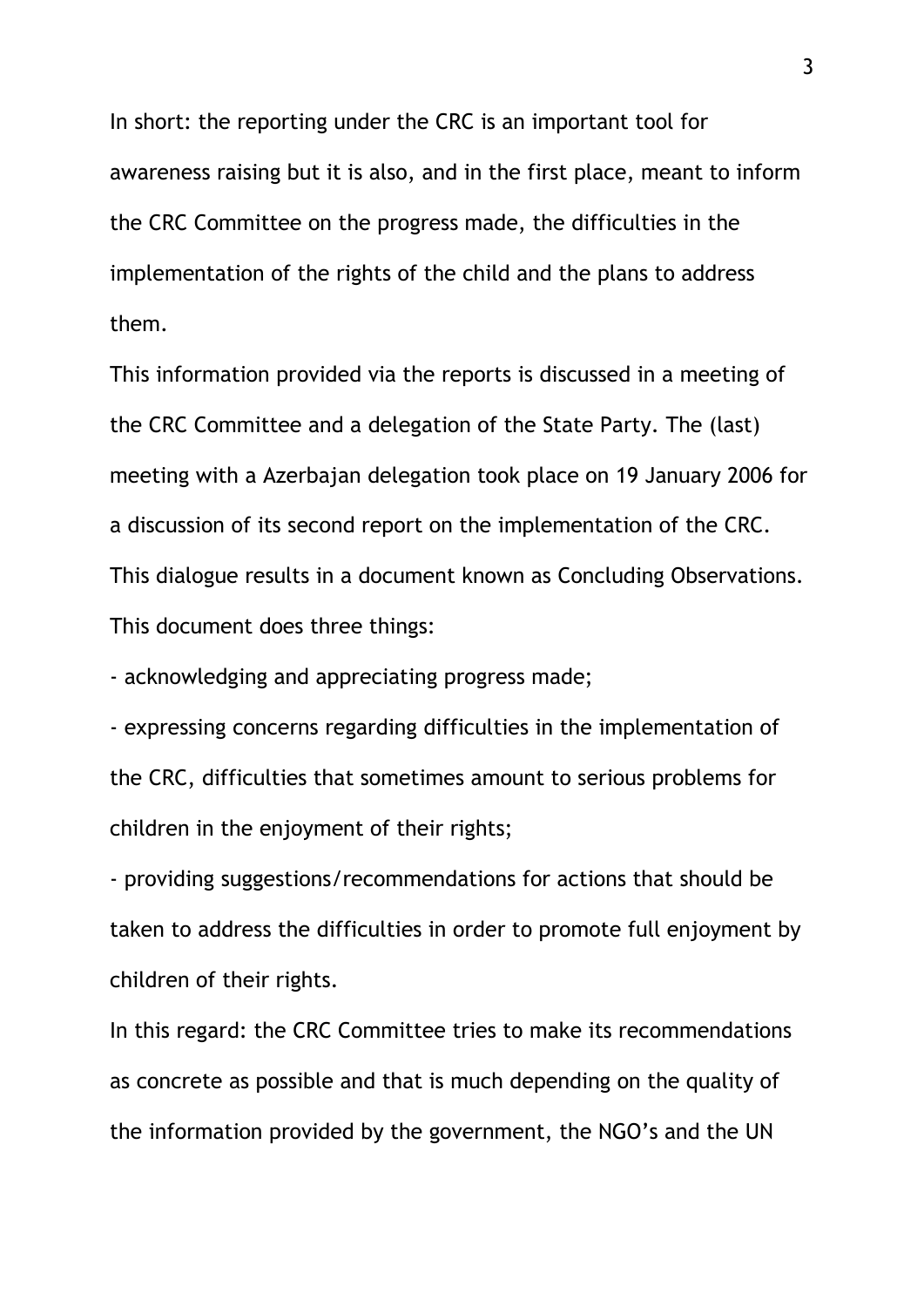agencies. UNICEF in particular has shown to be a very important partner in providing additional information.

Finally: Concluding Observations are not the end of the reporting process after which everybody can sit back till the next report. It has to be a start of ongoing and where necessary new efforts for the implementation of the CRC using the recommendations of the Committee. This follow-up is crucial and I am very pleased that the government of Azerbajan has organized this National Conference in order to take stock of progress made and to present and discuss the various measures taken to further promote the realization of children's rights. The CRC Committee highly appreciates the commitment shown by the government of Azerbajan and hopes that all other States Parties to the CRC undertake similar actions.

After this introduction let me now present a brief summary of the Concluding Observations for Azerbajan issued by the Committee just over a year ago.

#### 2. The concluding Observations; a summary

The CRC is a very rich human rights treaty. It covers all aspects of the life of children and the Concluding Observations try to address all the provisions of the CRC. It often results in a long document (for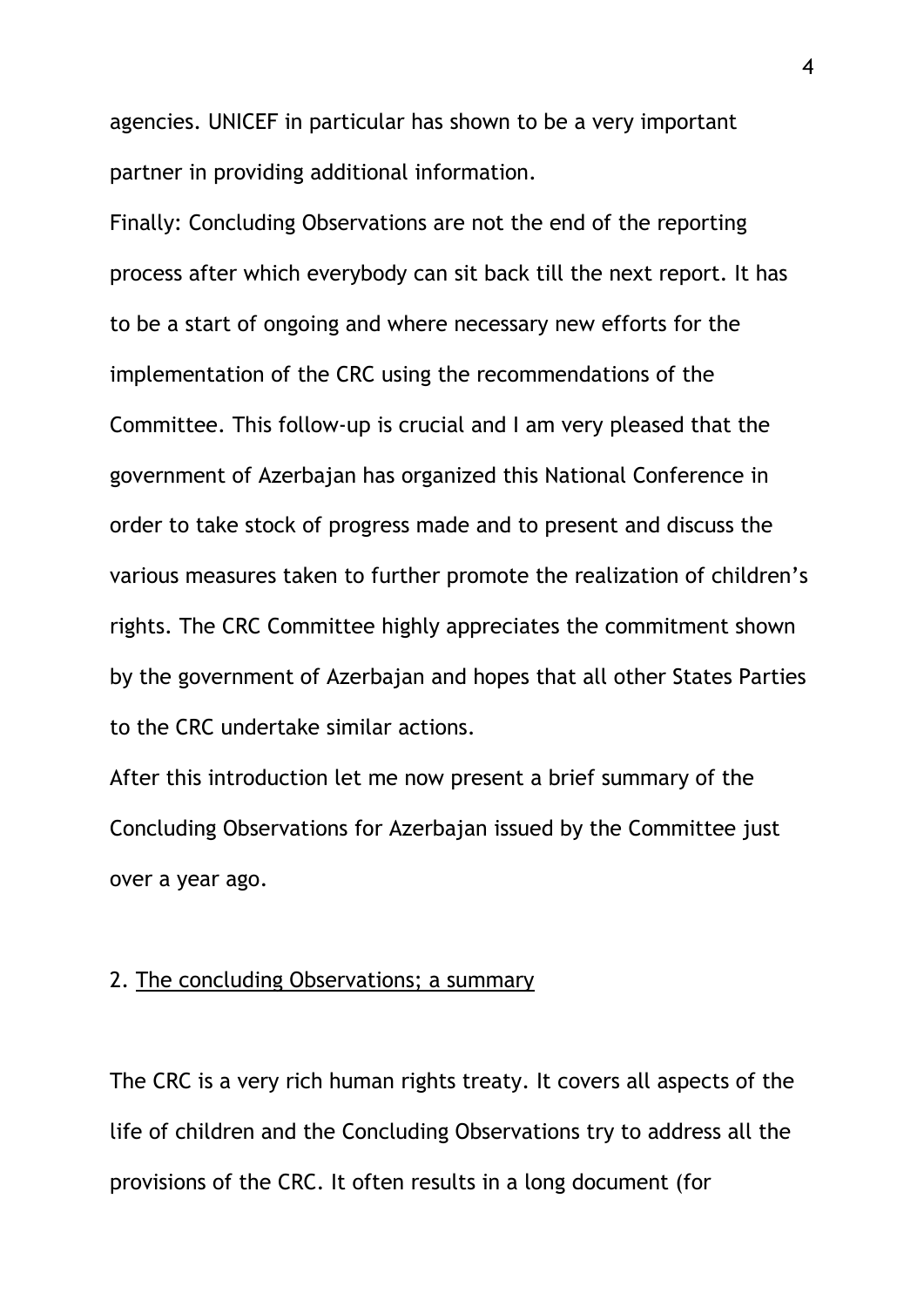Azerbajan 16 pp.) and in order to facilitate the reading of it a certain structure is applied.

After the acknowledgement of the major achievements, the concerns of the Committee and its recommendations are presented in the following clusters

1. General Measures of implementation (art. 4, 44, 46 CRC).

2. Definition of the child (art. 2 CRC).

3. General Principles (art. 2, 3, 6, 12 CRC).

4. Civil rights and freedoms (art. 7, 8, 13-17, 37(a) CRC).

5. Family Environment and alternative care (art. 5, 18, 9-11, 19-21, 27(4) and 39 CRC).

6. Basic Health and Welfare (art. 6, 18(3), 23, 24, 26, 27 (1-3) CRC).

7. Education, leisure and cultural activities (art. 28, 29, 31 CRC)

8. Special Protection Measures (art. 22, 30, 32-36, 37 (b+d), 38-40 CRC).

It is impossible to do justice to all the recommendations made to the government of Azerbajan in the Concluding Observations issued last year. In my summary I will focus on the recommendations that can be linked to and are relevant to the topics on the agenda of this conference. First: the Committee notes with appreciation the adoption of many legislative and programmatic measures taken with a view to implementing the CRC. By way of example: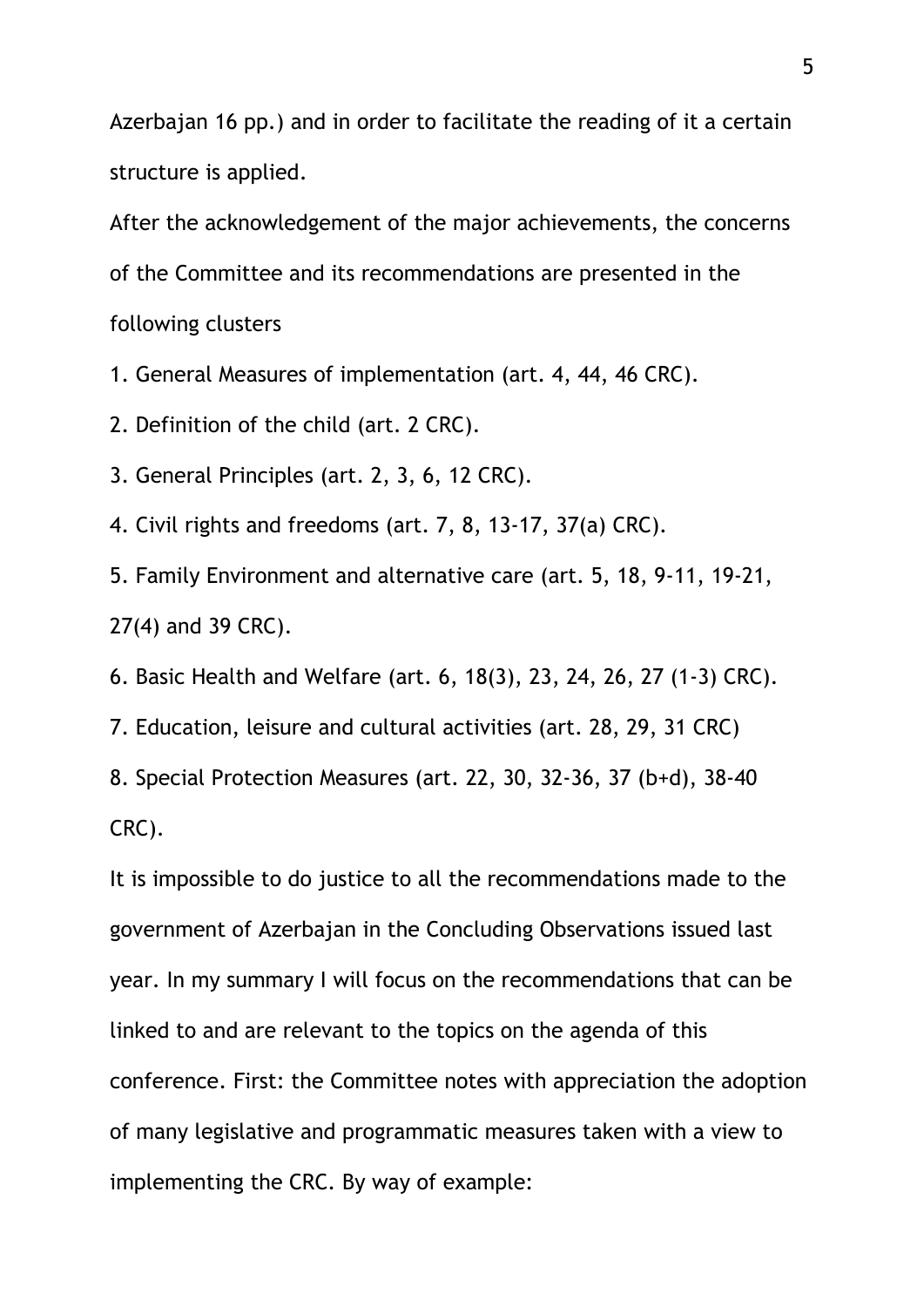- the State Programme for the Protection of the Rights of the Child; - the law on the Earmarked State Social Aid;

- the ratification of the two optimal Protocols to the CRC, the ILO convention 182 on the elimination of the worst forms of child labour, the Hague Convention on Inter-country Adoption and the Protocol to prevent, suppress and punish trafficking in persons, especially women and children.

In addition the Committee expresses in various paragraphs of the CO's appreciation for other measures like the translation of the CRC in Azeri, the establishment of the Ombudsman, the efforts to improve birth registration, the protection of refugee children of Chechen ethnicity, the National plan of action to combat trafficking in persons and the reform of the Criminal Codes together with efforts to develop a juvenile justice system in line with the CRC. But the CO's also indicate that a variety of measures have to be taken to further improve the implementation of the rights of the child.

#### General Measures

One of the major concerns of the Committee – applicable in many other countries – is that the many legislative and other measures are not or not effectively implemented due to lack of human and financial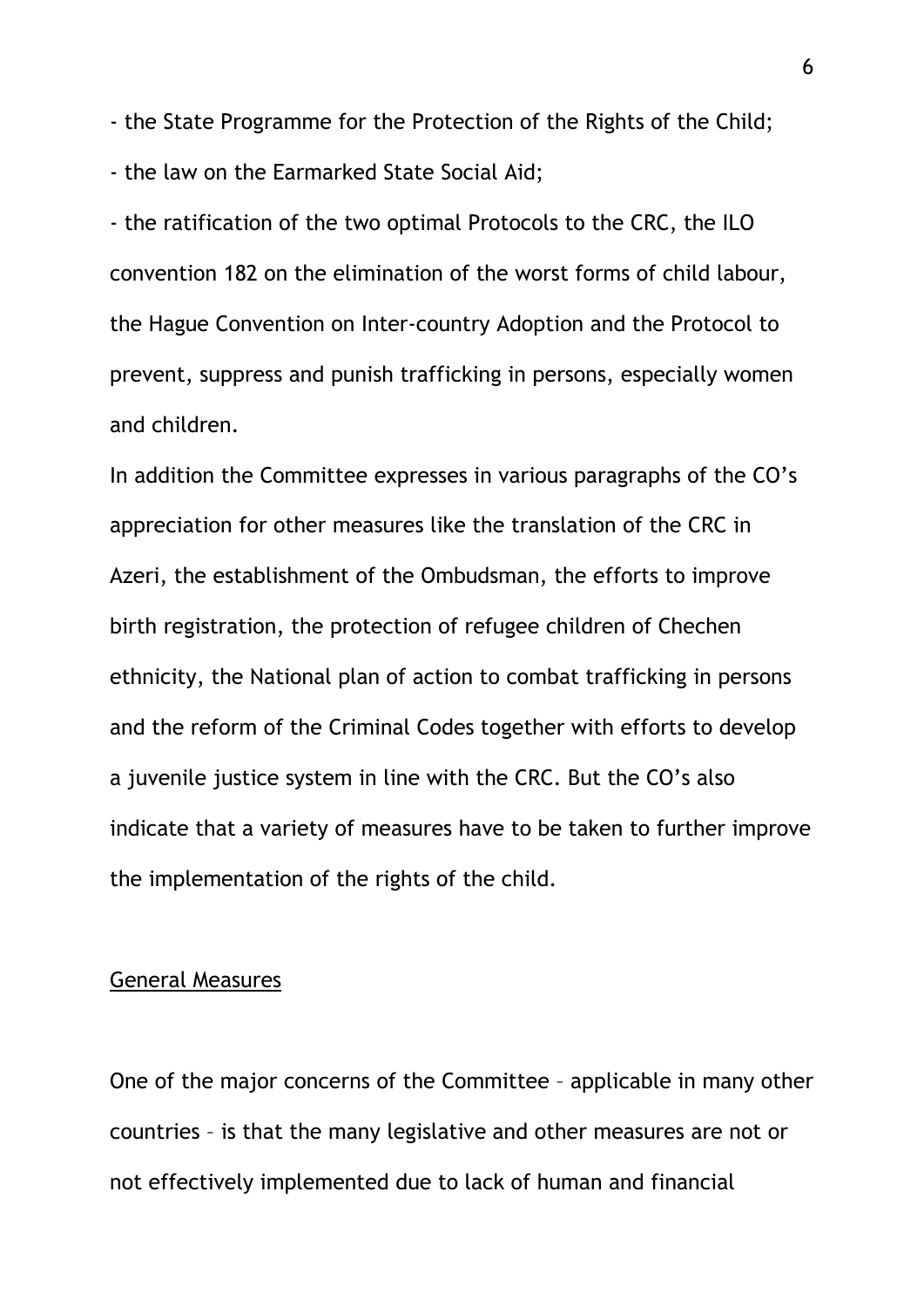resources. The recommendation to provide these resources is selfevident but to be more specific: when a government introduces legislative measures or a specific plan of action – e.g. to combat trafficking – these plans should come with an elaborated indication of the human and financial resources needed over a period of time e.g. the next 5 years to implement them.

An example in this regard is the recommendation of the Committee – while acknowledging the UNICEF country programme 2005-2009 – to develop and implement a comprehensive and well-structured National Plan of Action and to allocate adequate human and financial resources for the implementation of this plan.

The general measures of implementation are meant to create an infrastructure necessary for an effective implementation of the CRC. In this regard the Committee recommended the government inter alia: - to strengthen and empower the National Coordination Council for Children's Affairs so that it can effectively coordinate all activities related to children and to provide Commissions on Minor's Affairs with the necessary resources and training;

- to establish within the Office of the Ombudsman an identifiable commissioner or a specific division for monitoring the implementation of children's rights which should include the capacity to deal with complaints from children in a child sensitive and expeditious manner;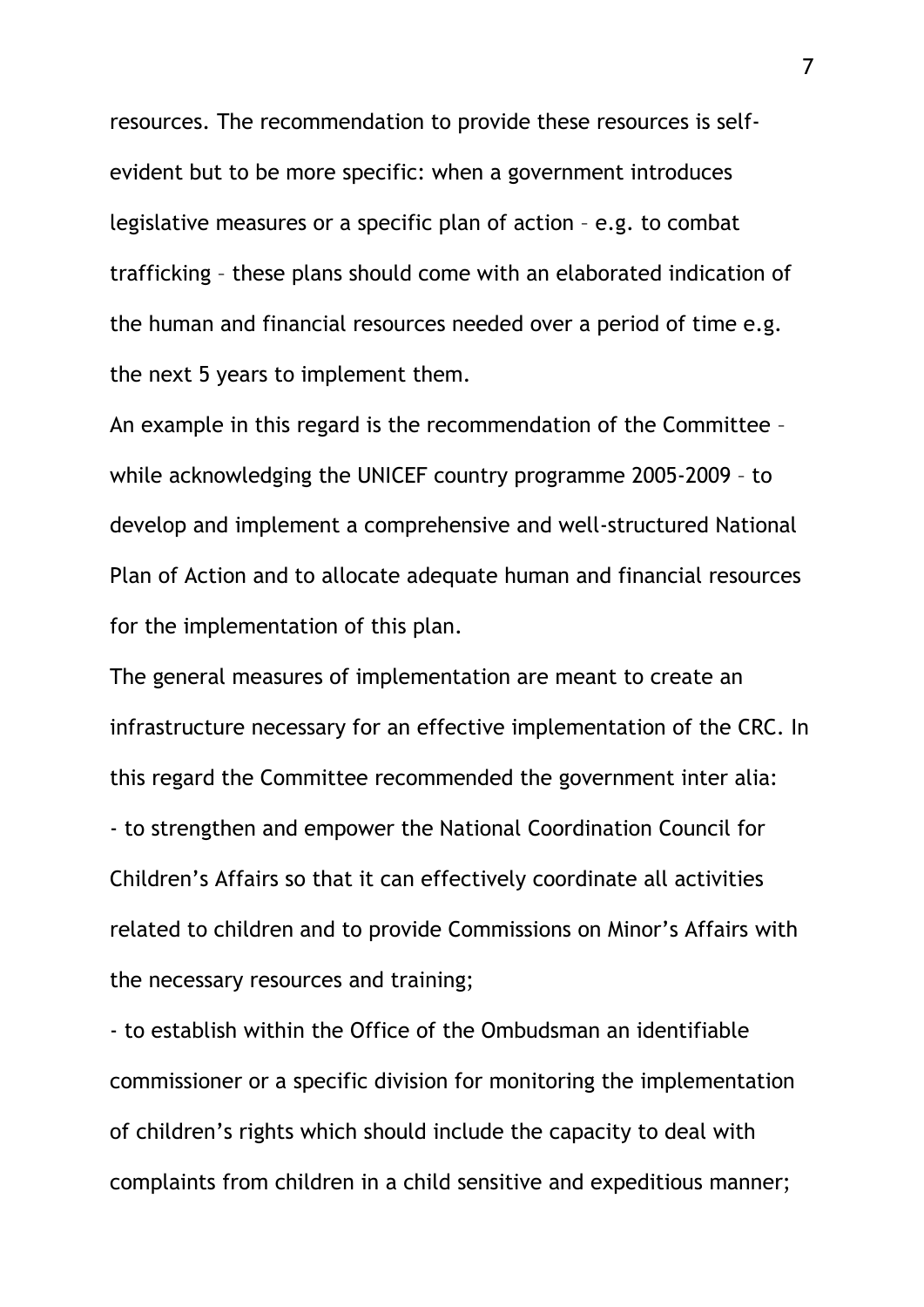- to develop a system for a comprehensive collection of data on the implementation of the CRC.

#### Violence against Children (art. 19 CRC)

In the CO's the Committee is concerned that neglect and abuse of children within the family continues to be a problem that is not sufficiently addressed.

Recommendations of the Committee are e.g.

- to undertake a comprehensive study to assess the extent, causes, scope and nature of abuse and neglect of children within the family; - to continue and strengthen awareness-raising and education campaigns on this problem which should include promotion of nonviolent, participatory forms of child-rearing with a view to eliminate corporal punishment as a way of disciplining children. In that regard it is also recommended to prohibit all forms of corporal punishment, not only in schools and in juvenile justice as has been done, but also in other settings such as child institutions and the homes;

- take measures for an effective reporting of abuse of children in all settings and especially for children in schools, in orphanages, in juvenile detention centres and in centres for psychiatric treatment;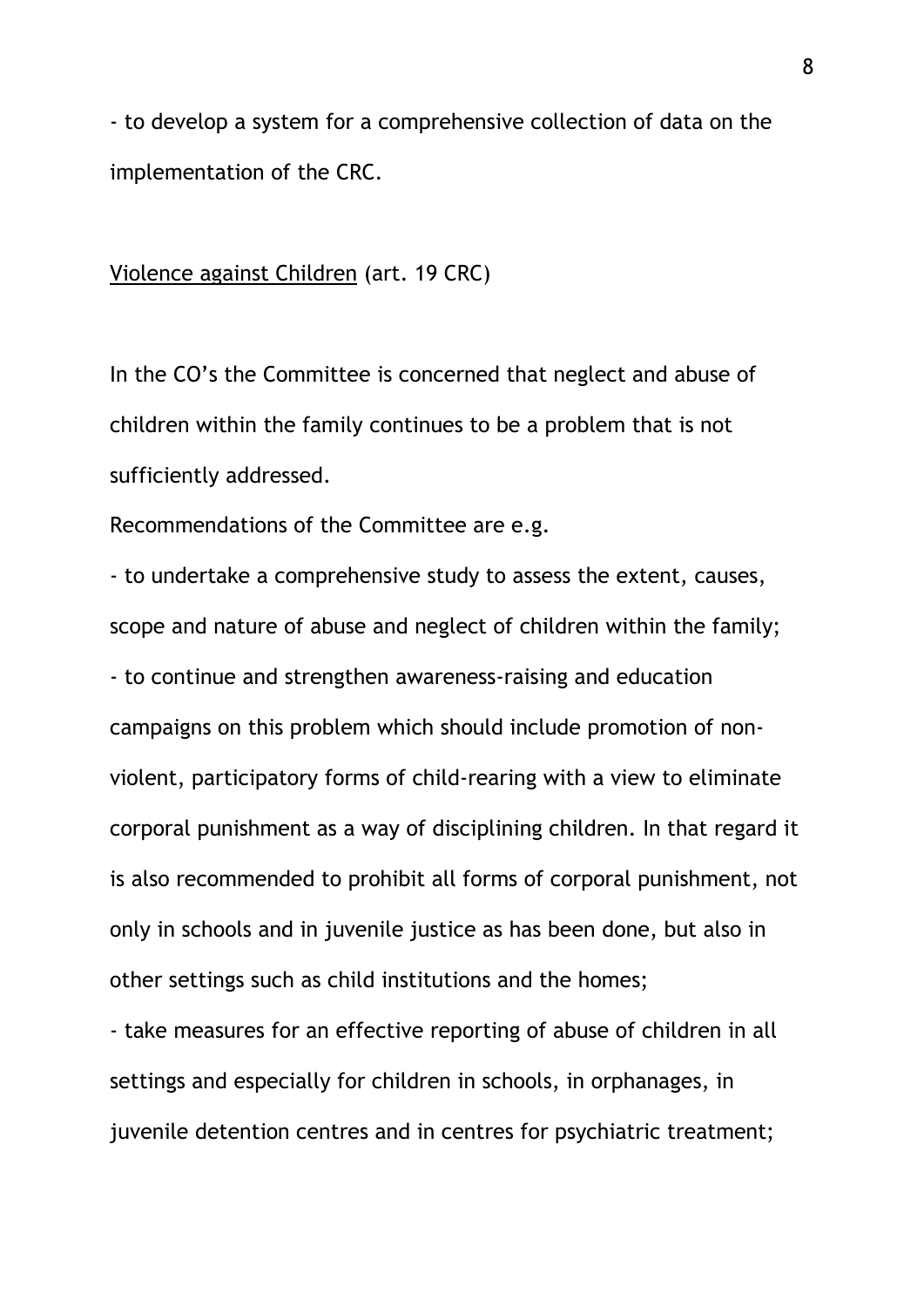- ensure that children victims of abuse or other forms of violence are provided with the care and assistance needed for full physical and psychologically recovery and social reintegration.

While appreciating the government's active participation in the UN Study on Violence against Children the Committee recommends the government to take concrete and time-bound actions, as a follow-up to the recommendations made at the regional consultation in Ljubljana July 2005) and the recommendations made in the report of the UN Study, to ensure the protection of every child from all forms of physical or mental violence.

## Alternative care/de-institutionalisation (art. 9, 18, 20 CRC)

Like in many other countries Azerbajan is struggling with the problems of many children in need of alternative care. High numbers of these children are placed in institutions where the conditions are often not meeting their needs of adequate care, protection and education. In addition the committee is concerned at the lack of regular review of the placement of children in institutions and they have little contact with their parents. The Committee made inter alia the following recommendations in this regard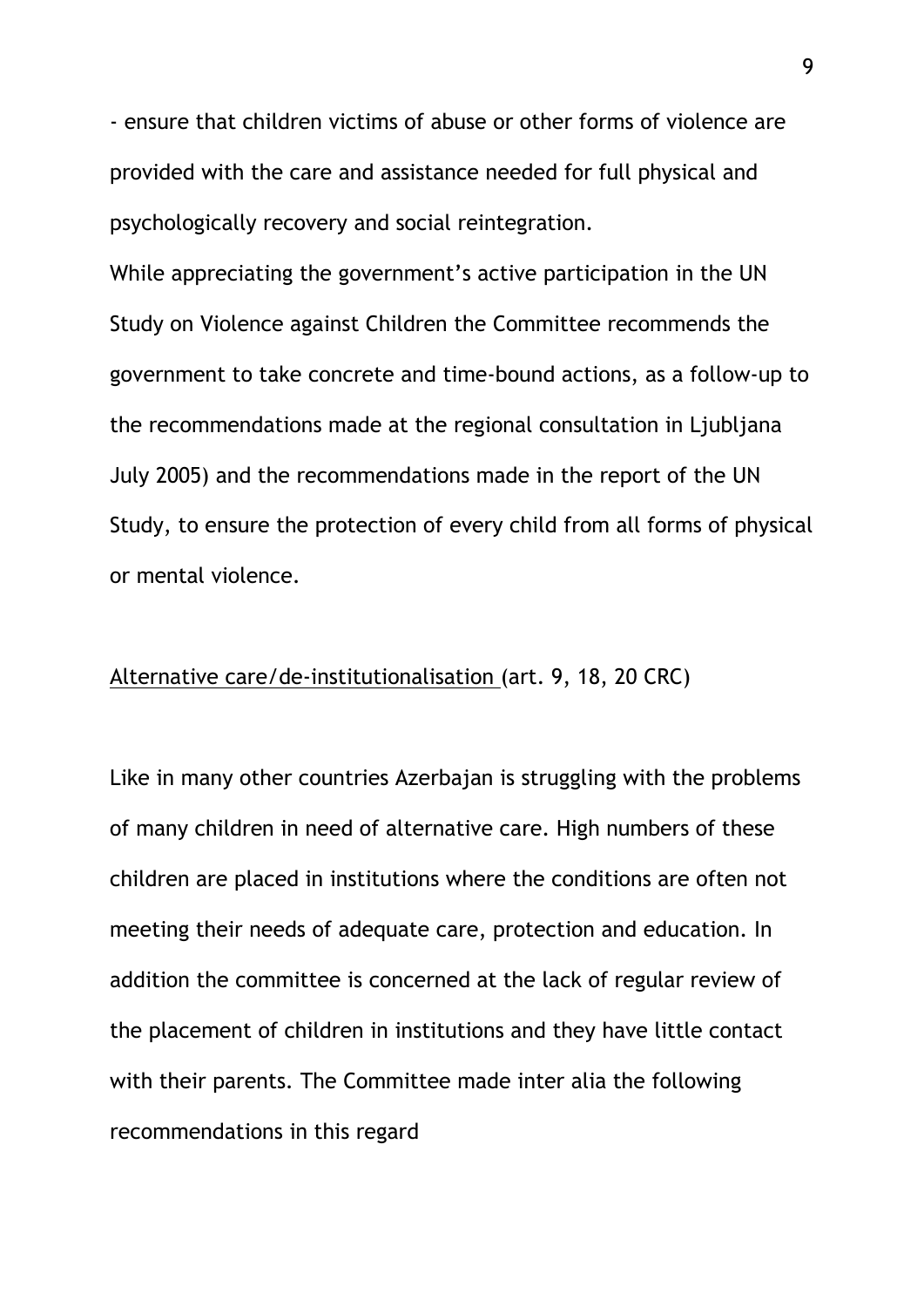- in the first place it is necessary to invest in prevention e.g. by providing disadvantaged and other families with problems with adequate forms of support such as counselling and educational services and by increasing the number and quality of child care services/kindergartens;

- to fully implement the appreciated State Programme on Deinstitutionalisation and alternative care with specific measures to develop family-type of alternative care such as foster care. As a personal note: I would encourage the government to set time-bound targets e.g. halving by the end of 2010 the number of children in institutional care by placing them as much as possible back in their family of origin, with foster parents or in other forms of family types of care like SOS children villages;

- to ensure that children while in institutions do enjoy all rights of the CRC and receive in particular appropriate protection, education and health care.

### Health care (art. 24 CRC)

The Committee expressed various concerns regarding the accessibility and quality of health care services in general and for adolescents more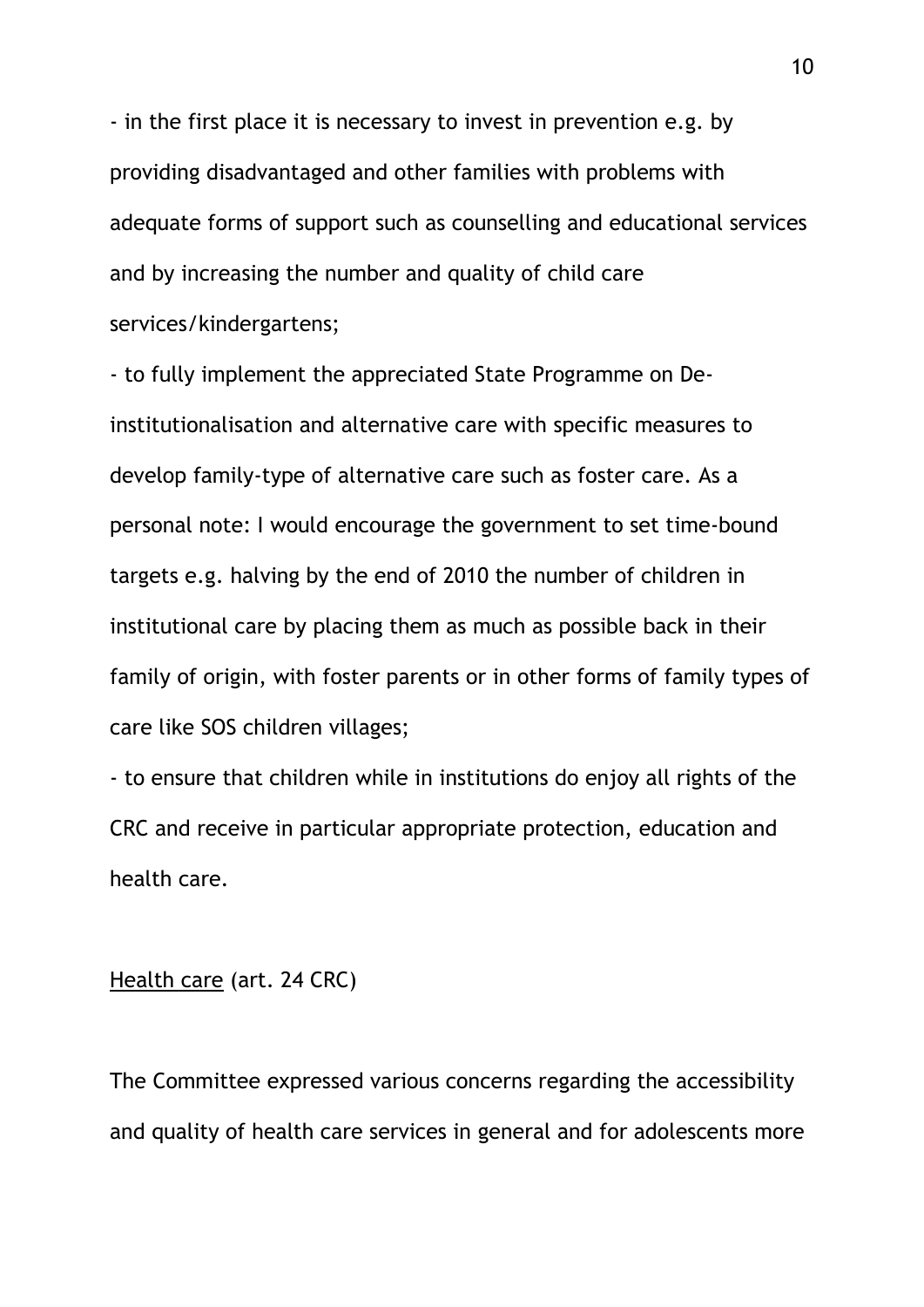in particular. These concerns were followed by various and specific recommendations such as:

- take urgently measures to reduce infant, child and maternal mortality;

- increase and strengthen efforts to establish a model of family-based health care, including promotion of health and prevention of diseases available to all children;

- use the General Comment of the Committee on Adolescent Health and Development as a guidance for improving (accessibility and quality of) mental and physical health care with particular attention for the prevention of Sexually Transmitted Diseases (STD's**)** among young people and the promotion of a healthy life style addressing especially the use of tobacco, alcohol and drugs.

#### Education

Education – and in particular primary education – for all children is one of the Millennium Development Goals adopted by the UN in 2000. While welcoming the progress made in the field of education the Committee expressed its concern at the decreasing quality of education, the growing number of children not in school and the hidden costs of education which, inter alia, makes access to education difficult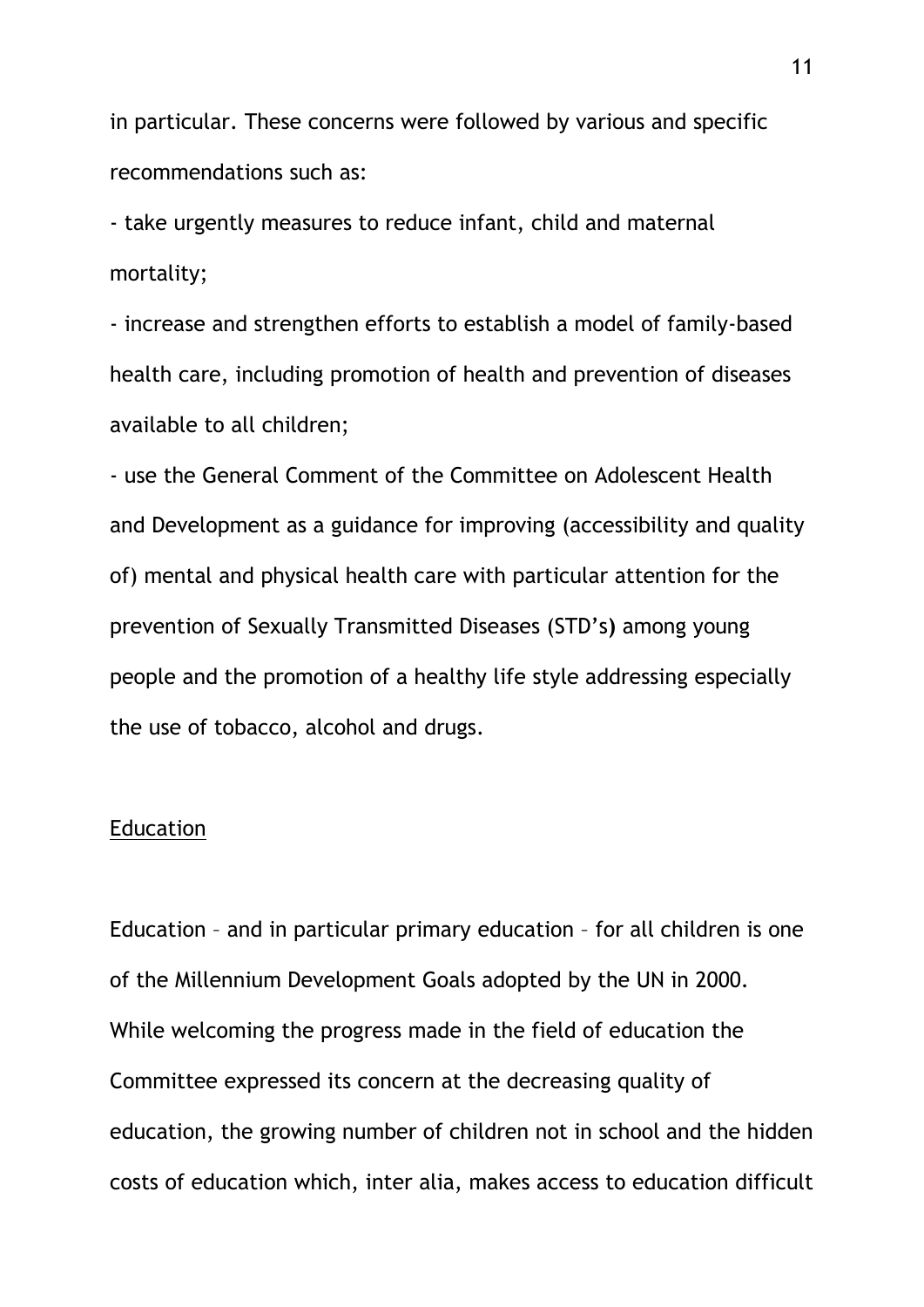for children of economically or otherwise disadvantaged families. The Committee therefore recommends to take inter alia the following measures:

- improve the quality of education by ensuring that schools are adequately equipped (quality/facilities, teaching materials), that teachers are well trained and paid, and that human rights and children's rights more specifically are included in school curricula and introduce provisions to that effect in the new Law on Education;

- eliminate any additional/hidden costs of primary education;

- take measures, as a matter of urgency, to ensure that children are not excluded from regular education because they have HIV/AIDS or other chronic diseases;

- increase availability of vocational training programmes for young people with a view to facilitate their access to the labour market. Many more and other recommendations for actions are made in the CO's regarding e.g.

- the special needs and rights of displaced and refugee children;

- the need to develop and implement a comprehensive policy to prevent and combat child labour;

- the effective implementation of the National Plan on Street and Neglected Children;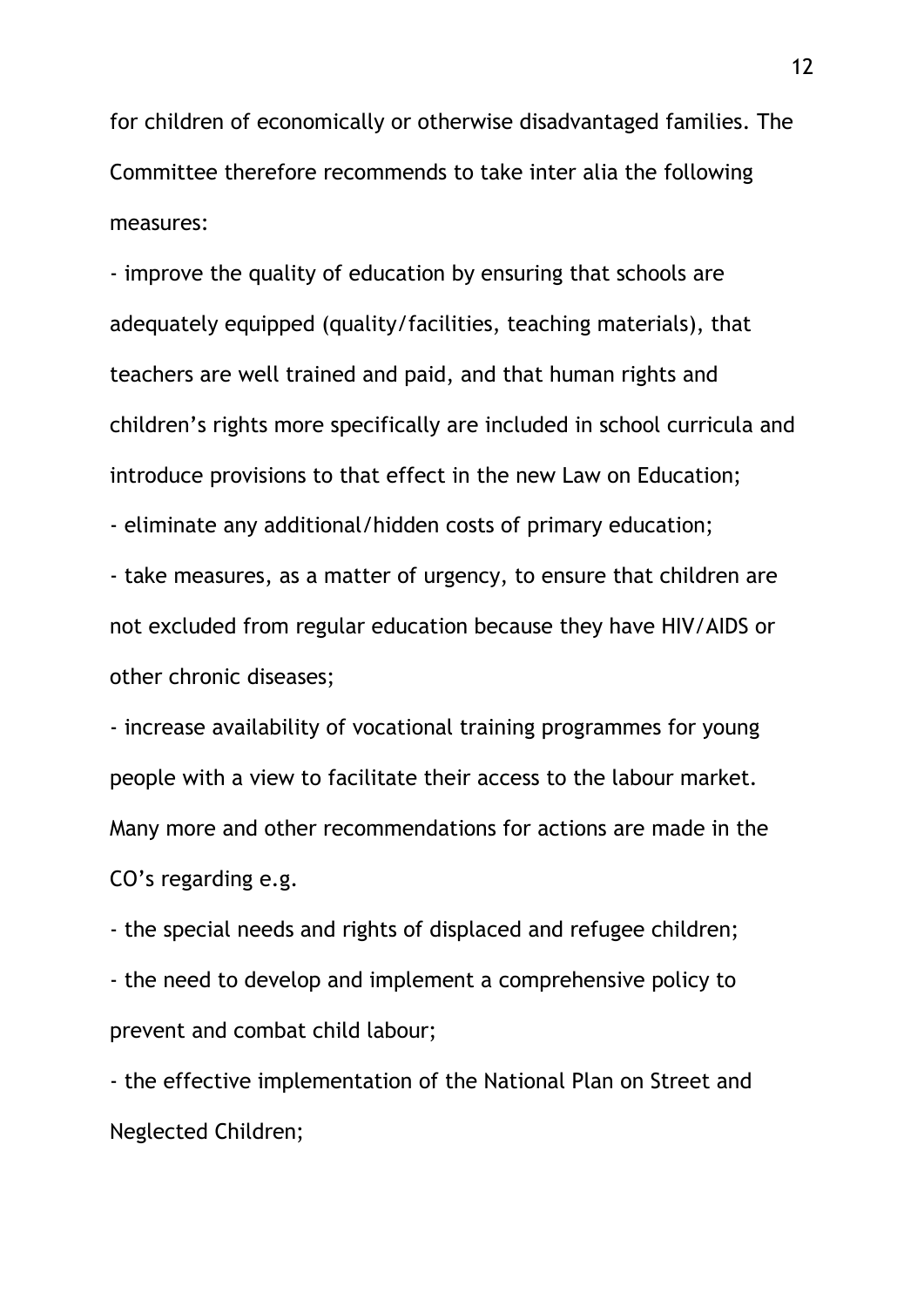- the improvement of the juvenile justice system, with special attention for reduction of the use of deprivation of liberty and the quality of living conditions of juveniles in detention.

In short: the CO's contain many recommendations for a wide variety of actions and is in fact a very ambitious programme for the government of Azerbajan.

In September 2009 the government has to report to the Committee on the implementation of these recommendations. If that report would inform the Committee that all the recommendations made in the CO's are fully implemented that would be an unprecedented miracle. To be realistic: such a full implementation in a period of  $3\frac{1}{2}$  years is not what the Committee expects. But it does expect that the government undertakes targeted and effective measures to address the concerns the Committee has expressed while using its recommendations in that regard. It is the government's right and responsibility to decide on the priorities and the allocation of necessary budgets.

In addressing the committee's concerns the government should involve as much as possible national NGO's and other parts of civil society and UN agencies. The Committee has made recommendations in that regard to seek technical assistance of UNICEF in the first place and for various activities, but also of the WHO (health). ILO (child labour), UNESCO (education) and UNHCR (refugee children).